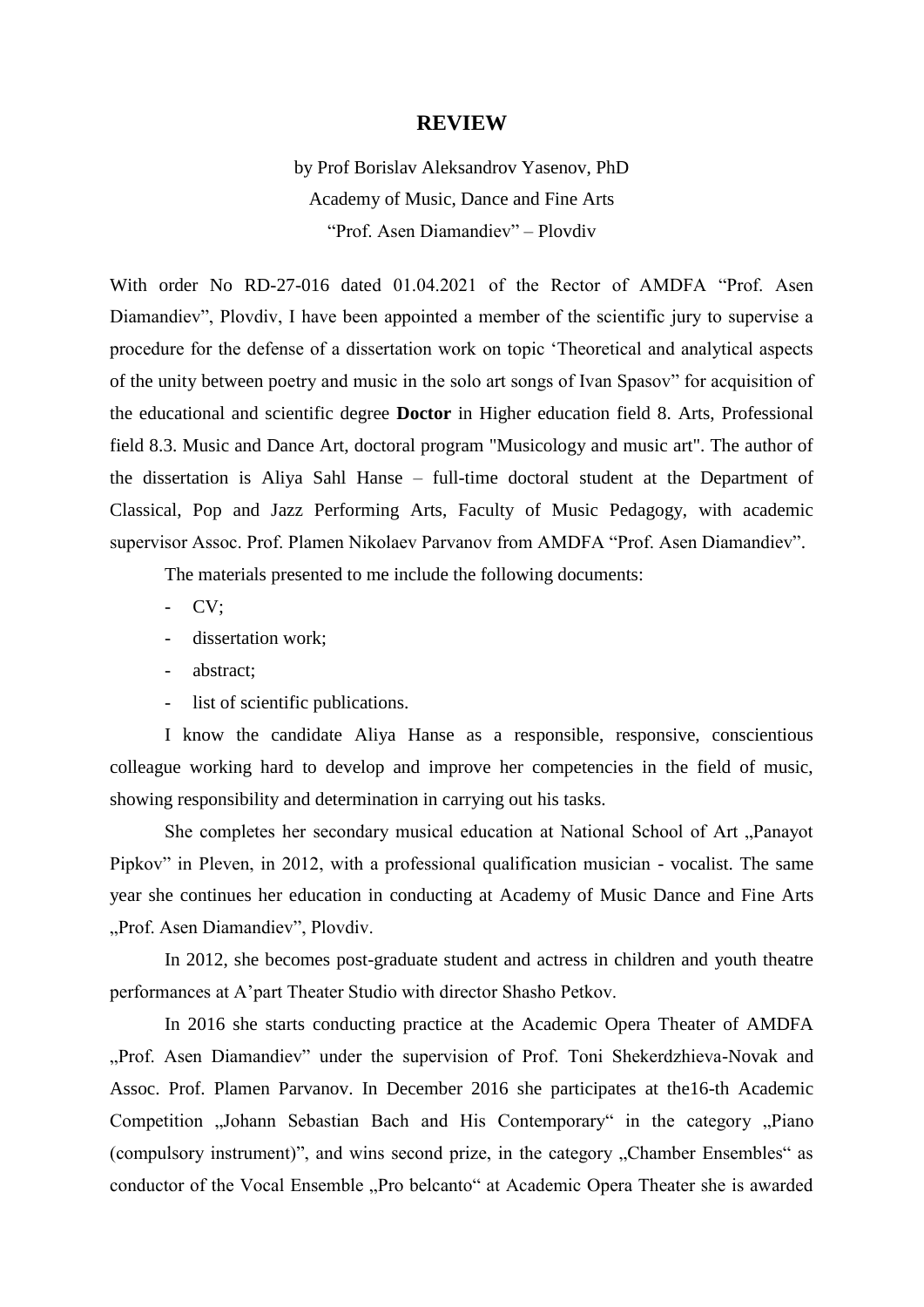the first prize. She participates in a number of concerts as conductor of vocal ensemble "Pro belcanto" of the Symphony Orchestra of National School of Music and Dance "Dobrin Petkov" and as a director of productions: *Bastien and Bastienne* – one-act opera by W A Mozart (2017), *The Gambler* (Il Giocatore) – one-act opera by Luigi Cherubini, with which she participates in the first Chamber Opera Festival in Sofia (2019), *Ba-ta-clan* – one-act opera by Jacques Offenbach with the premiere for Bulgaria and participation in the second Chamber Opera Festival, Sofia (2020).

In 2017 she graduates as Conductor with a Master's degree.

On 15.09.2020 she is appointed as an assistant lecturer at AMDFA "Prof. Asen Diamandiev"" in the Department of Classical, Pop and Jazz Performing Arts, Faculty of Music Pedagogy.

Since her student years, the doctoral candidate has been developing active research activities and participating in scientific forums such as "Spring Scientific Readings", International Scientific Conference at AMDFA "Prof. Asen Diamandiev" and others. She also has published articles in the academic cultural-information periodical Art Spectrum.

Together with her conducting and pedagogical practice at the Academic Opera Theater, she actively works as a conductor of Evmolpeya Girls Choir at the choir school "Young Voices", Plovdiv, Boys' Choir "Stefka Blagoeva" at the choir school of the same name, Plovdiv, and Male Chamber Choir "Panagyurtsi", Panagyurishte.

The list of the scientific publications shows that they are three and they are directly related to the topic of the dissertation, which logically finalizes the research of the doctoral candidate so far. The publications are presented at:

- Scientific conference "Spring scientific readings" at AMDFA "Prof. Asen Diamandiev", Plovdiv - *Characteristic compositional and stylistic features in some of the works of Ivan Spasov from the period 1965 – 1970* (2018, p. 107-112, ISSN 1314-7005) and *The solo vocal work of Ivan Spasov in the period 1953 - 1963*. (2019, p. 19-27, ISSN 1314-7005);
- 2<sup>nd</sup> International Scientific Conference "Science, Education and Innovation in the Field of Art, AMDFA "Prof. Asen Diamandiev", Plovdiv, *The individual approach of the composer Ivan Spasov to the verbal text in his solo songs* (2019, p. 140-147, ISBN 978-954-2963-56-1).

Initially, I was impressed by the choice of a topic focused on the work of the person and composer Ivan Spasov, an emblematic figure of international importance, who contributed to the development of both Bulgarian musical culture and in particular the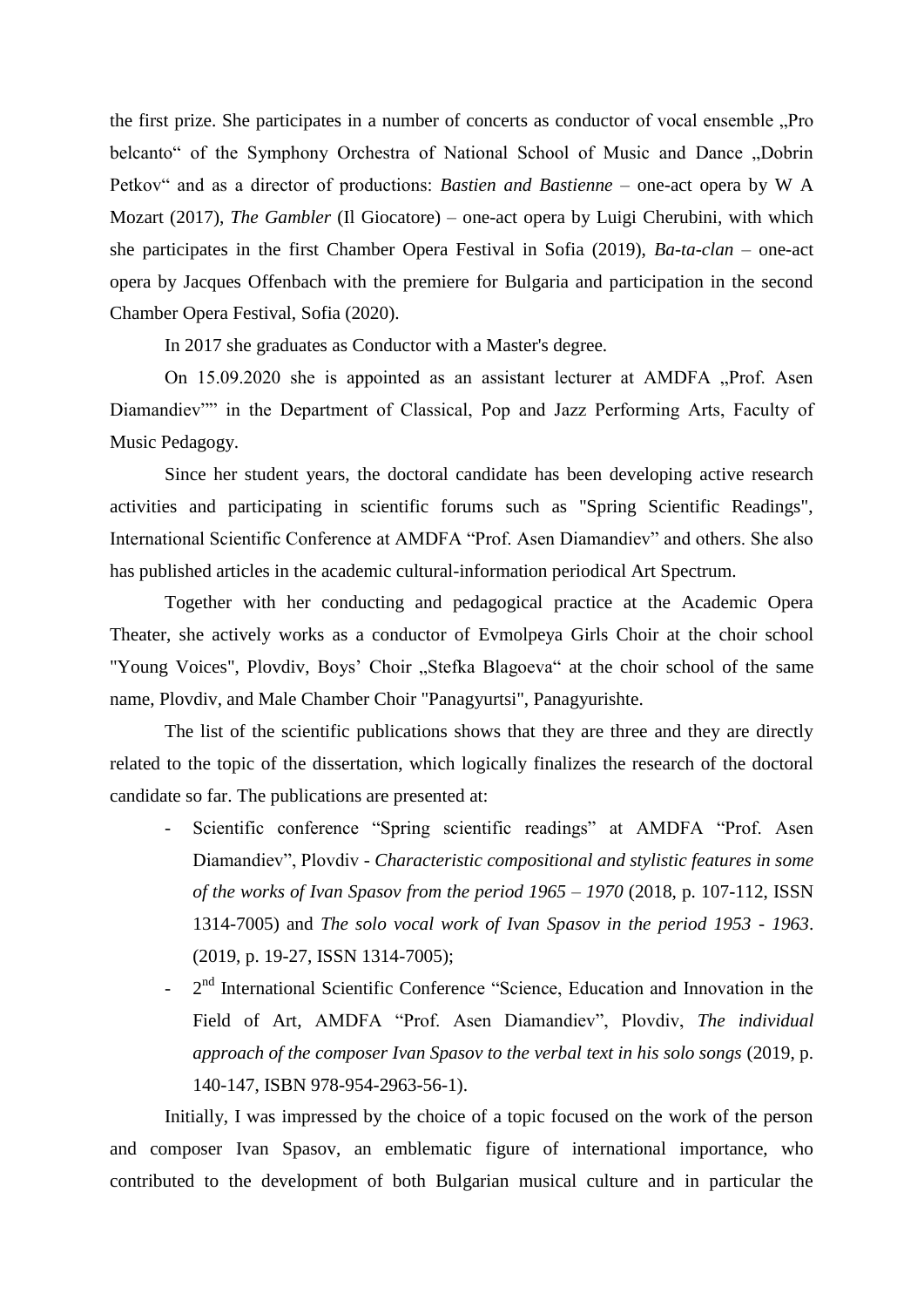AMDFA "Prof. Asen Diamandiev"- Plovdiv. Knowing the creative approach and contemporary interpretation of the composer, the topic of the dissertation aroused lively interest in me.

Considering that the chamber-vocal songs take up a significant place in the composer's work, the candidate pays attention and makes the first large-scale theoretical-analytical study of the composer's solo artistic songs.

The relevance of the topic of the dissertation "Theoretical and analytical aspects of the unity between poetry and music in the solo art songs of Ivan Spasov" is determined by the dynamics in the development of the contemporary music, the need for adequacy to the requirements of time, leading to consideration, analysis, acquaintance with compositional techniques typical for the work of contemporary Bulgarian composers, as well as renewal of the approaches in the methodology of teaching their works and their implementation in the performing practice.

The topic is provoked on the one hand by the increased research interest in the composers of the XX century, and in particular in the personality and work of Ivan Spasov. It is aimed at the problems of the vocal works of the composer, due to his affinity for this genre, giving a broad perspective in theoretical and analytical terms to reach the essence, views and worldview of the artist.

The choice of the topic is also provoked by the interest of A. Hanse in the development of the chamber vocal genres in the Bulgarian music and in particular the solo works of I. Spasov in a philosophical-abstract aspect, affecting the achievements and characteristics of the author's creative individualism, and in direct connection with the performing and pedagogical work of the candidate.

The dissertation discusses the characteristic features in the music of the XX century, as well as the specifics of modern compositional techniques in the world, European and Bulgarian musical culture. Attention is paid to some general characteristics of the overall work of Ivan Spasov.

The objectives of the work are:

- systematization of the works in the genre of solo art song in the works of I. Spasov;

- analyzing the problems and the characteristic features of the works;

- finding and publishing unpublished solo songs, for practical applicability and provoking the performer's interest in them.

The object of the dissertation work are the solo art songs for vocals and accompaniment in the works of Ivan Spasov.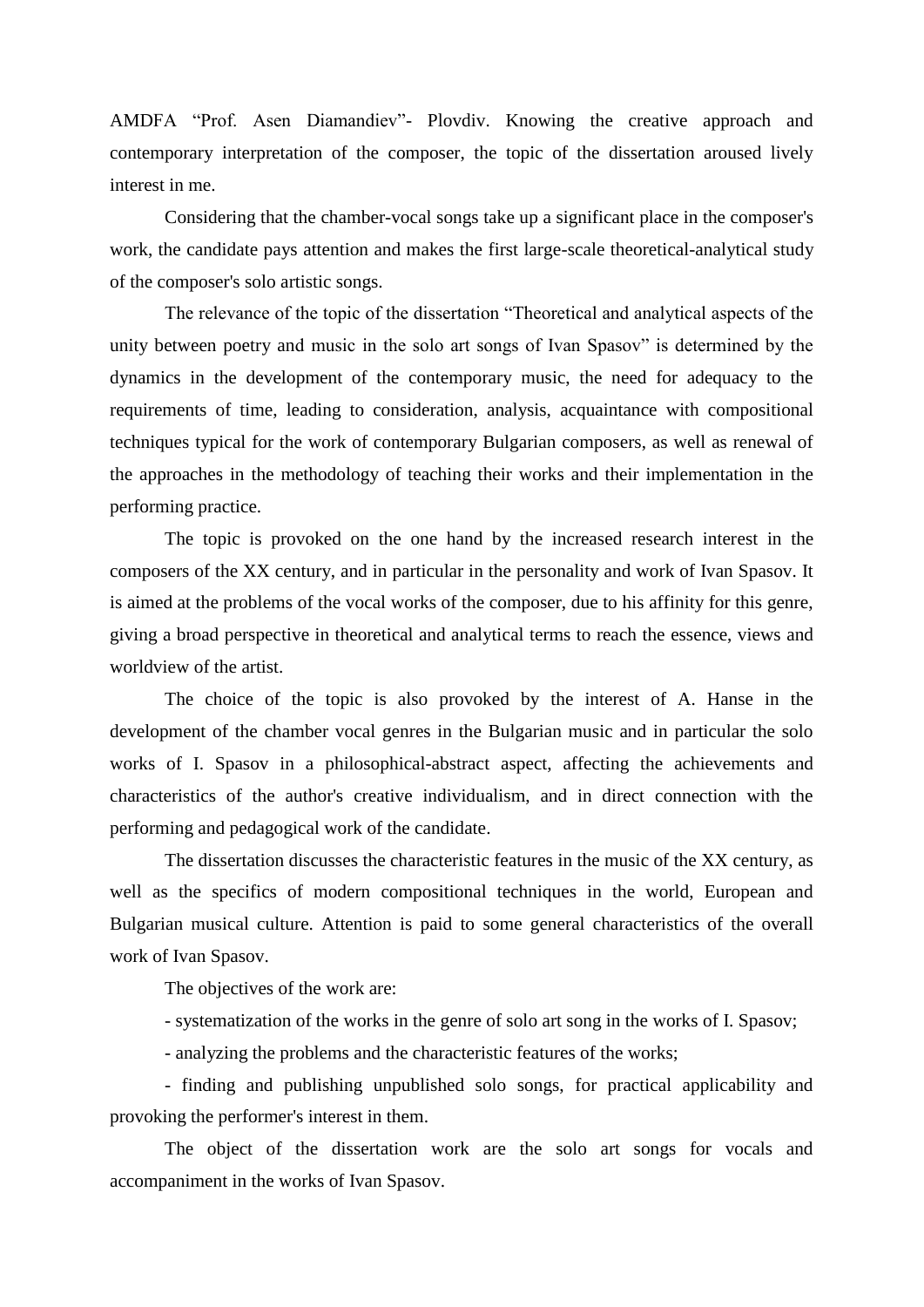The subject is the specificity in the verbal, dramatic and technological peculiarities in the process of creating the works, as well as the inseparable unity of poetry and music in the chamber-vocal genre, refracted through the personal aesthetic worldview of the artist.

The above also determines the tasks consisting of the following:

- research of the place and significance of the solo vocal works in the work of Ivan Spasov;

- chronological presentation of the solo vocal works of I. Spasov and periodization of his works;

- analyzes of the poetic material in the songs;

- musical-aesthetic analyzes of solo art songs of Ivan Spasov.

The research methods are theoretical, analytical, deductive and diagnostic.

The research presents the solo songs, and to their musical construction the doctoral student proceeds from the meaning and influence of the verbal text, the suggestion provoking the creative essence of the composer, as well as from the synthesis between poetry and music. Attention is also paid to the challenges of ensemble music making.

The paper contains an introduction, four chapters, a conclusion and appendices in which the aspects of the trinity between word, vocal and accompaniment are considered and presented.

In the Introduction to this in-depth and thorough study, the doctoral student presents the object, subject, goals, tasks, methods and presents his scientific hypothesis.

The first chapter *Literature Review* presents in general studies concerning the world music culture of the XX century, modern trends in the development of the Bulgarian music culture and the work of Ivan Spasov as part of it. Some important phenomena and directions related to the beginning of the targeted period are considered. Attention is paid to publications, opinions, reviews and criticism of the vocal and vocal-instrumental work of the composer.

The second chapter *Portrait of the artist* is dedicated to the creative personality Ivan Spasov. The main life positions and creative views of the artist are presented. A periodization of the composer's work has been made, the basis of the work serving as a starting point towards the development of the studied genre.

In the third chapter *Analyzes of the poetic material in the solo art songs of Ivan Spasov,* the attention is focused on the poetic texts, as basic, according to the style of the individual poets and the messages they carry. Hence the emotional suggestions, transformed by the composer, provoked by his personal philosophical and aesthetic attitudes. Analyzing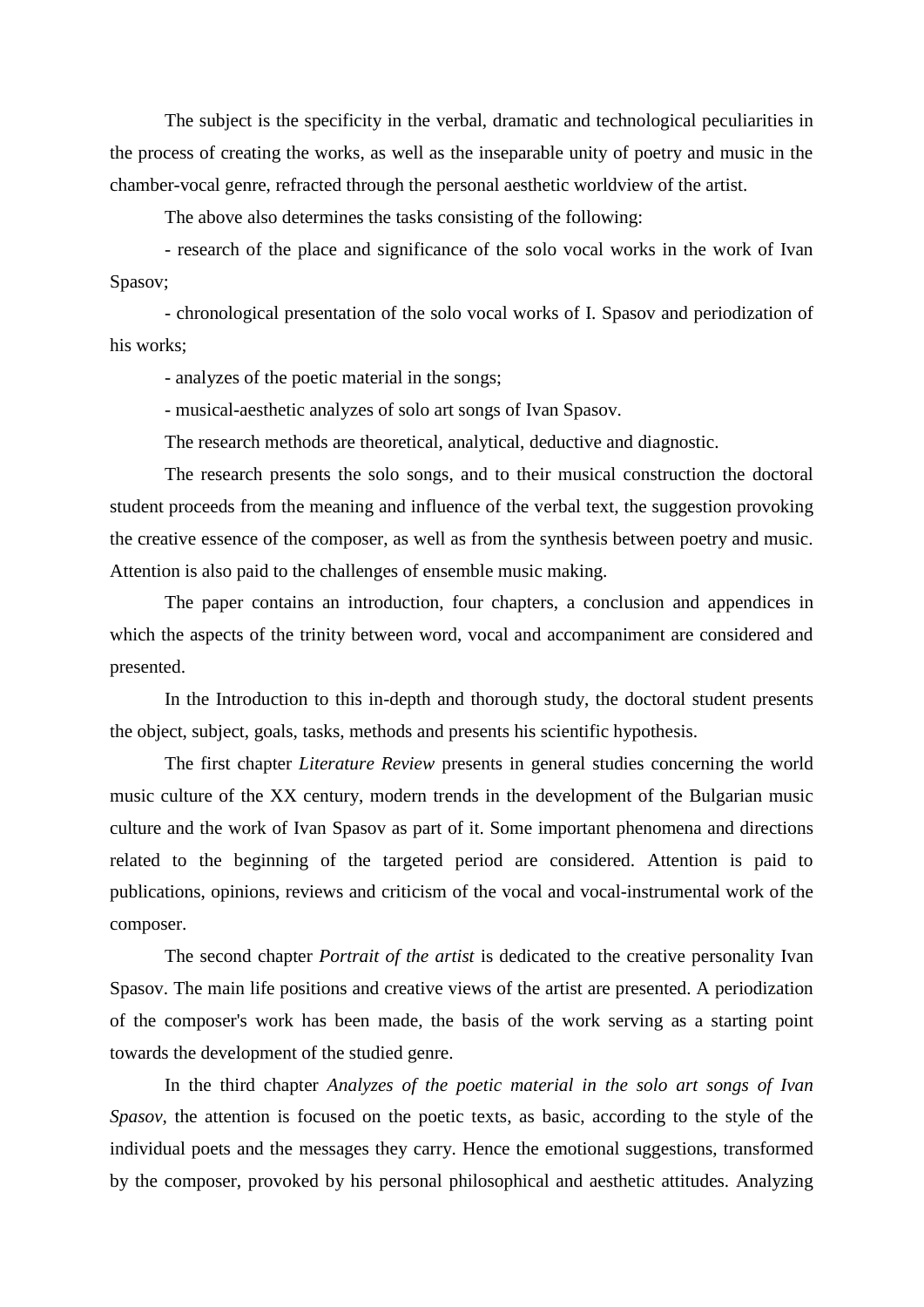the ideological and emotional preconditions caused by the creative collaboration between a composer and a poet, the doctoral candidate substantiates the choices Ivan Spasov makes for his vocal lyrics. The discussion of the poetic text, as a basis for the vocal works of the composer, in a separate chapter of the research is determined by the fact that:

- poetic texts give meaning and inspiration to the creative work of the composer, i.e. they are the primary sources of the vocal works, hence the conclusion that the ideological and emotional orientation of a verbal work predetermines the character of the musical work;

- the works of the literary genre exist independently, and analyzing the means of expression and the interpretation of the vocal lyrics, the candidate finds the basic role of the verbal text.

In chapter four *Musical analysis of the songs for voice and accompaniment in the works of Ivan Spasov*, through musical-aesthetic analyses the candidate examines the trinity between text, vocals and accompaniment. She systematizes all the songs of the discussed genre in chronological order, reaches conclusions and deductions, which she classifies according to the ideological and aesthetic principles and approaches of the composer.

The interviews with Prof Vasilka Spasova, Prof Roxana Bogdadova, Assoc. Prof Zornitsa Petrova, attached to the dissertation are enriched with different points of view regarding the ideas about the personality and work of Ivan Spasov.

An important contribution is the presentation of musical scores of unpublished solo songs of the composer, provided by the personal archive of Prof Vasilka Spasova.

A. Hanse systematizes huge in volume and quality content. Using the deductive method she approaches from the general to the particular, namely from the historical preconditions and stylistic characteristics of the contemporary musical art - from European to the Bulgarian, and in particular the work of Ivan Spasov, as a search and compositional technique, style, aesthetic taste - from overall creativity to characteristics of his solo art songs. Two plans are presented chronologically in this in-depth theoretical study.

The paper examines and systematizes a large amount of information related to previous studies and developments in this field. The characteristic features of the style and creativity of the famous composer are described. A special contribution is the larger research, analysis and systematization of his solo art songs.

All this will further enrich the theoretical and practical skills of the conductors and performers, as well as expand the competencies of the music educators. The above determines the contributing nature of the dissertation.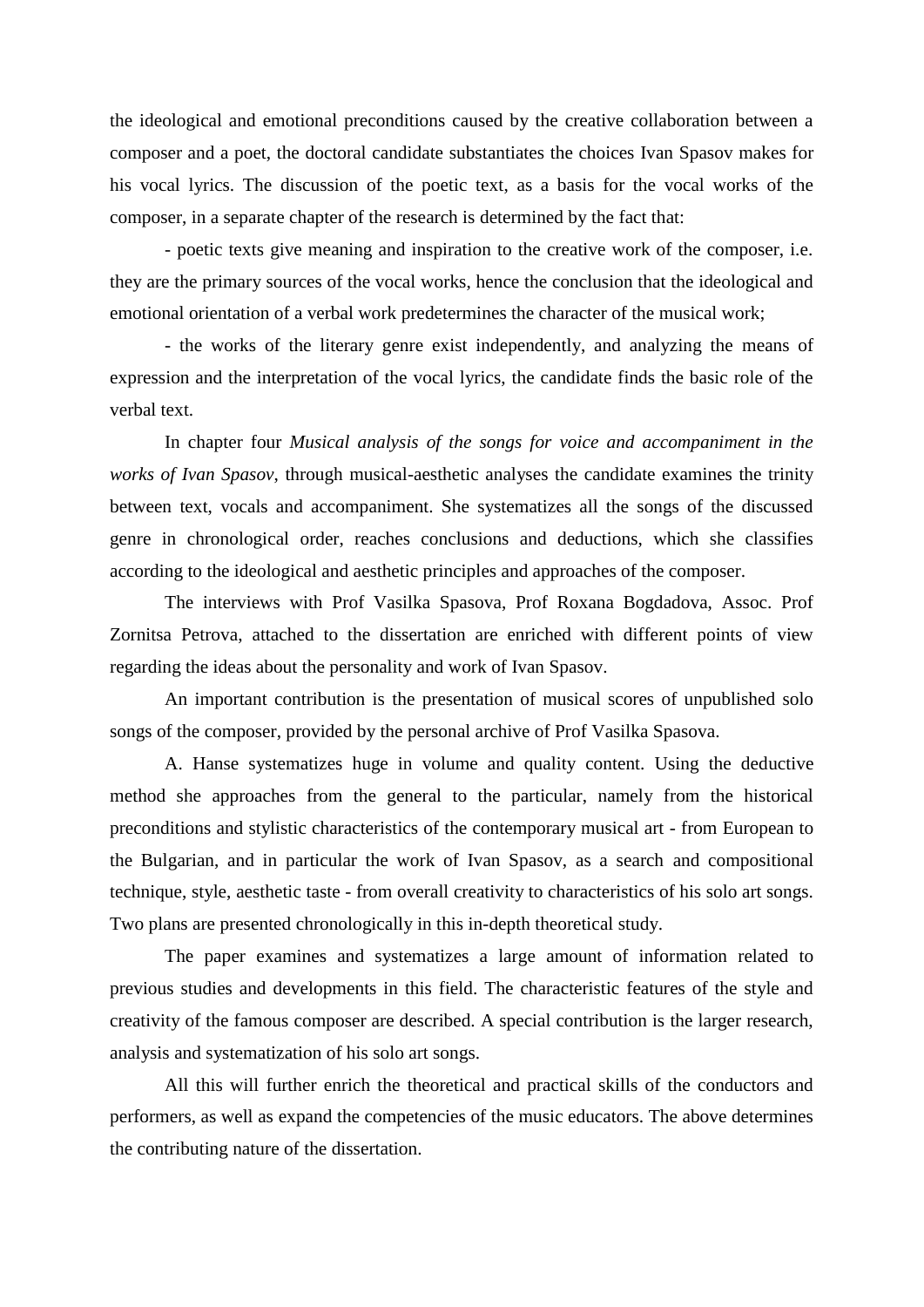I am convinced that this in-depth and detailed study will provoke further research and development in connection with the work of Ivan Spasov, or other famous contemporary Bulgarian composers.

The above describes a prerequisite for enriching the knowledge and aesthetic worldview, improvement, and why not provoking the development of new approaches helping the quality and innovation in conducting training, and enriching the professional capabilities of the performers.

The work meets the requirements for writing a dissertation. A large amount of information has been collected, systematized and analyzed and presented in a total of 242 pages. The explanations are supported with appropriate score examples - 15, which contribute to creating an even clearer idea of the object of the study.

The bibliography contains 113 titles of books, scientific articles, reports, periodicals and internet sources.

The abstract is prepared according to the requirements and gives a clear idea of the content, object, subject, goals, objectives, research tools and reflects the main results achieved in the dissertation.

The contributions of the work are as follows:

- this is the first comprehensive and systematic review of Ivan Spasov's ar songs for soprano and accompaniment;

- scores of unpublished works of the researched genre have been published;

- a specific genre is presented chronologically and through the verbal and musicalaesthetic analyses, for the first time the repertoire for solo soprano in the composer's work is systematized;

- an important aspect is the examination of the poetic texts, which emphasizes their highly artistic role and significance for the works of the composer, as well as the affinity of Ivan Spasov for poetic art;

- for the first time a large part of the songs are analyzed, emphasizing their important place in Spasov's work, in order to provoke the interest of both researchers and performars in them;

- the research has practical applicability, to which we add the perspective for publishing a collection of yet unknown musical scores of the author and their inclusion in the dissertation;